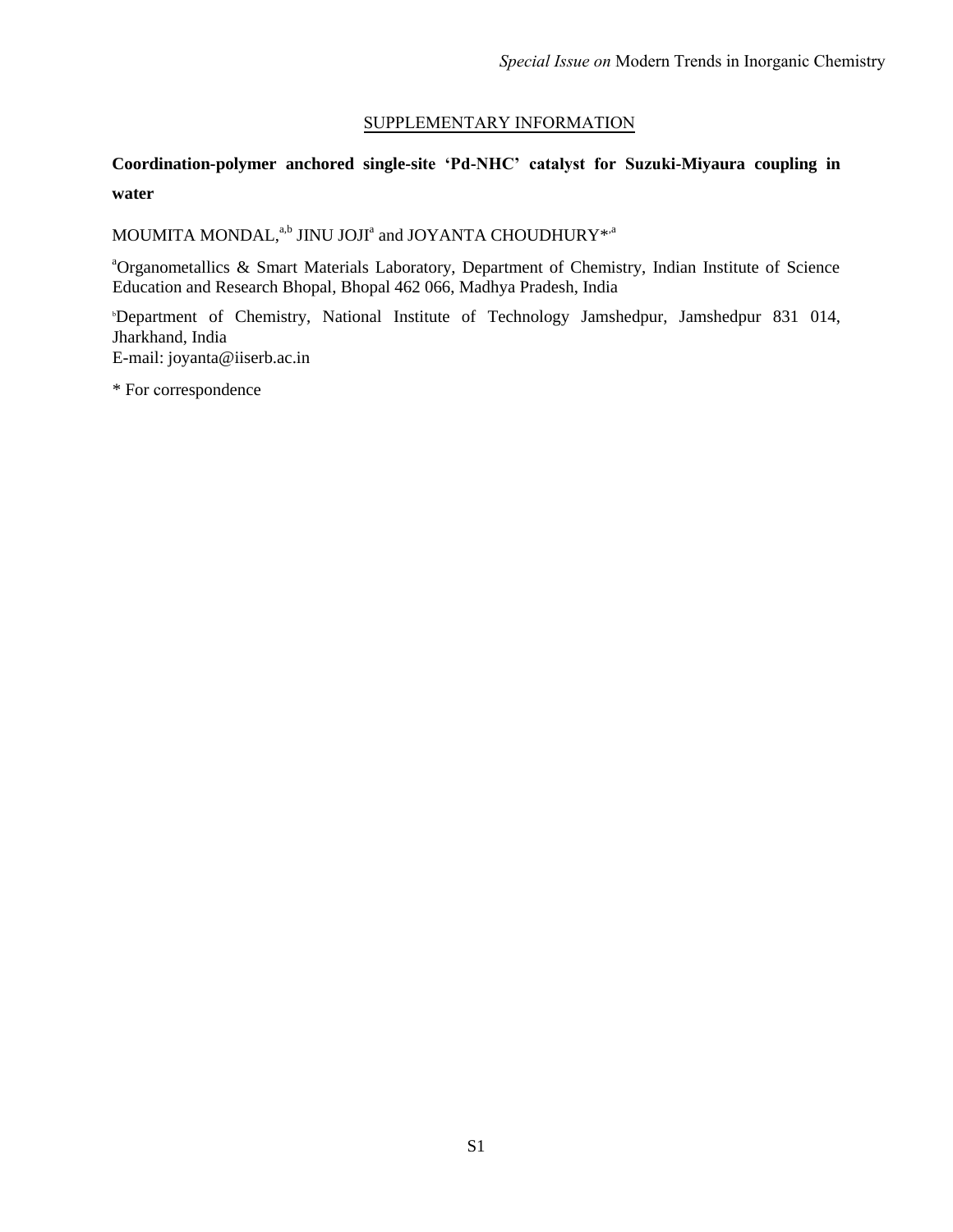#### **S1.1 Hot Filtration Test**

Phenyl boronic acid (146.3 mg, 1.2 mmol), 4-bromo acetophenone (200 mg, 1 mmol), potassium carbonate (414 mg, 3 mmol) and 0.1 mol % of Pd catalyst were stirred in 4 mL water at 90 <sup>o</sup>C. After 4 h, the reaction was stopped and the reaction mixture was filtered in hot condition. The filtrate was kept at 90  $\mathrm{^0C}$  with stirring. The progress of the reaction was monitored by  $\mathrm{^1H}$  NMR spectroscopy.

#### **S1.2 Hg-poisoning test**



#### **S1.3 Reusability Test**

Phenyl boronic acid (146.3 mg, 1.2 mmol), 4-bromo acetophenone (200 mg, 1 mmol), potassium carbonate (414 mg, 3 mmol) and 0.1 mol % of Pd catalyst were stirred in 4 mL water for 8 h at 90  $^0$ C. The water layer was extracted with diethyl ether. Then, the ether extract was evaporated under vacuum and the residue was analysed by  ${}^{1}$ H NMR spectroscopy. The catalyst was separated from the water layer by centrifugation and was washed with diethyl ether several times. It was then used for next run of catalysis without further purification.

#### **S1.4 Characterization of the recovered Ru-CP-Pd catalyst**

After hot filtration, the recovered catalyst was washed with diethyl ether. Colorless washing solution was decanted and the red solid thus obtained was dried in vacuum. The recovered catalyst was dissolved in DMF and UV-Vis Spectra was recorded and compared with the UV-Vis spectra of an unused sample of **Ru-CP-Pd** in DMF. In both the cases, approximately 0.1 mg of **Ru-CP-Pd** was dissolved in 1 mL of DMF. SEM image and EDX were also taken for recovered **Ru-CP-Pd**. All the analyses suggested a similar nature of both the samples.



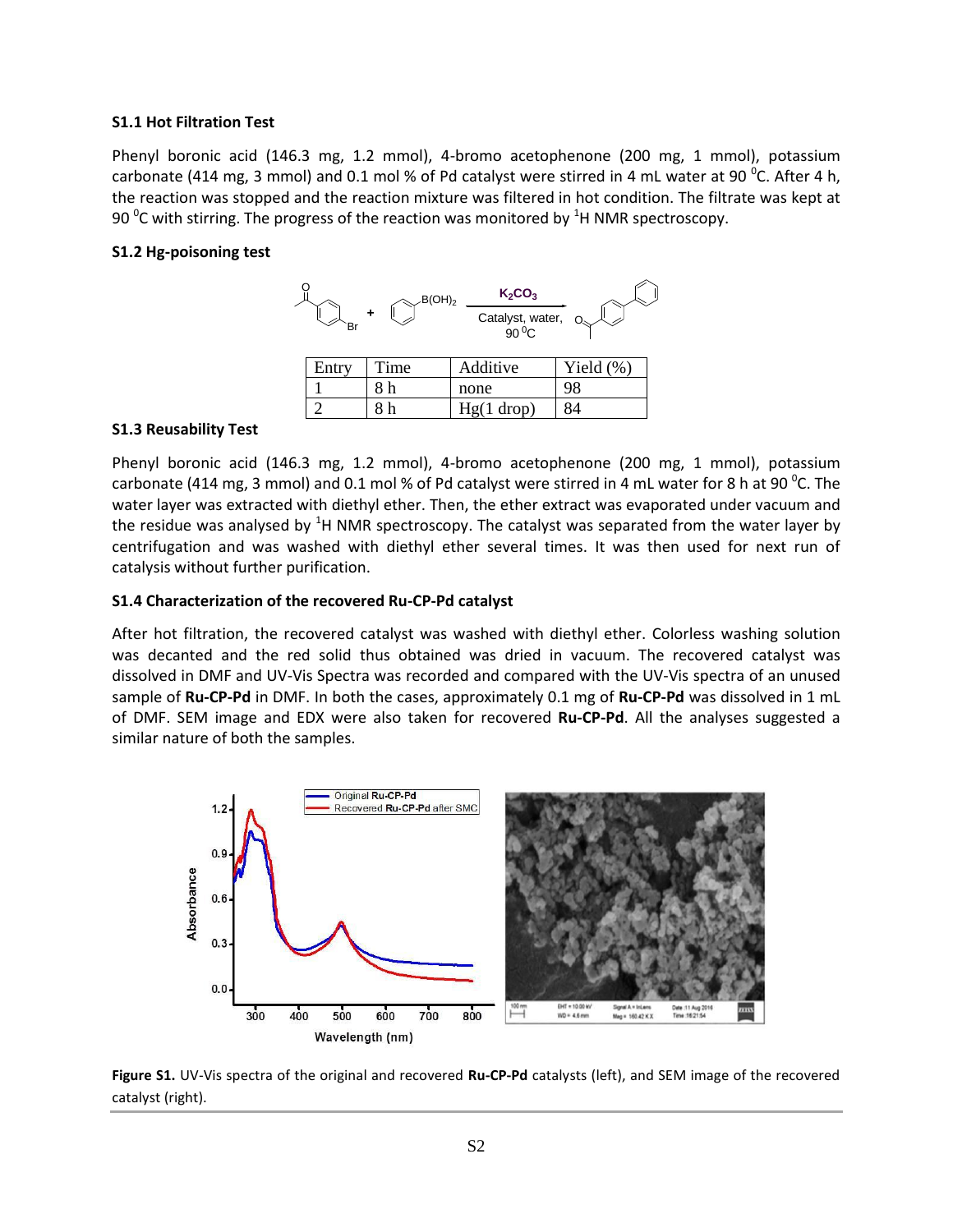

**Figure S2.** SEM image of original unused **Ru-CP-Pd**.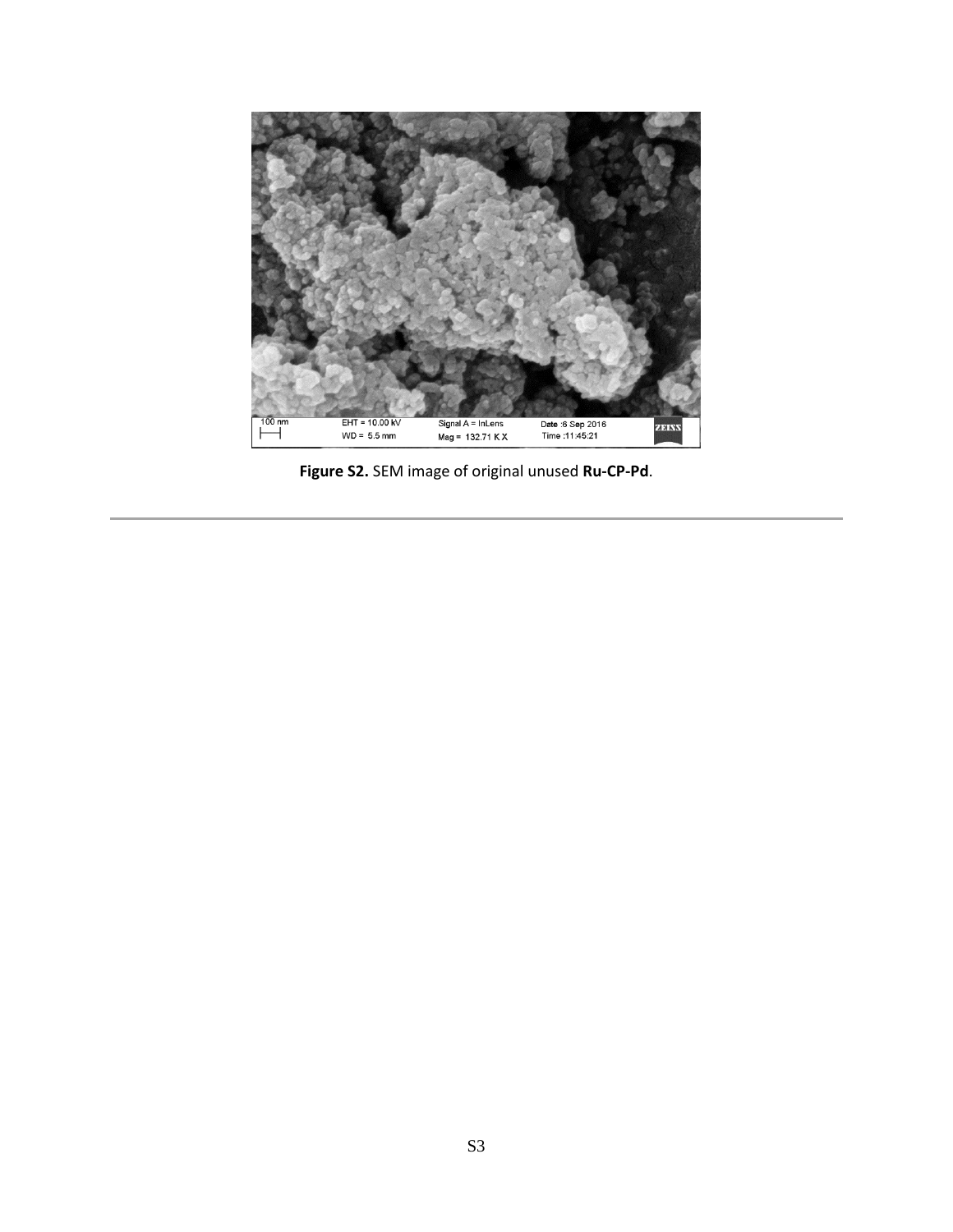## **S1.5 <sup>1</sup>H NMR spectra of the coupling products**



<sup>1</sup>H NMR spectrum of 1-([1, 1'-biphenyl]-4-yl) ethan-1-one (400 MHz, CDCl<sub>3</sub>).



<sup>1</sup>H NMR spectrum of 1-(4'-methyl-[1, 1'-biphenyl]-4-yl)ethan-1-one (400 MHz, CDCl<sub>3</sub>).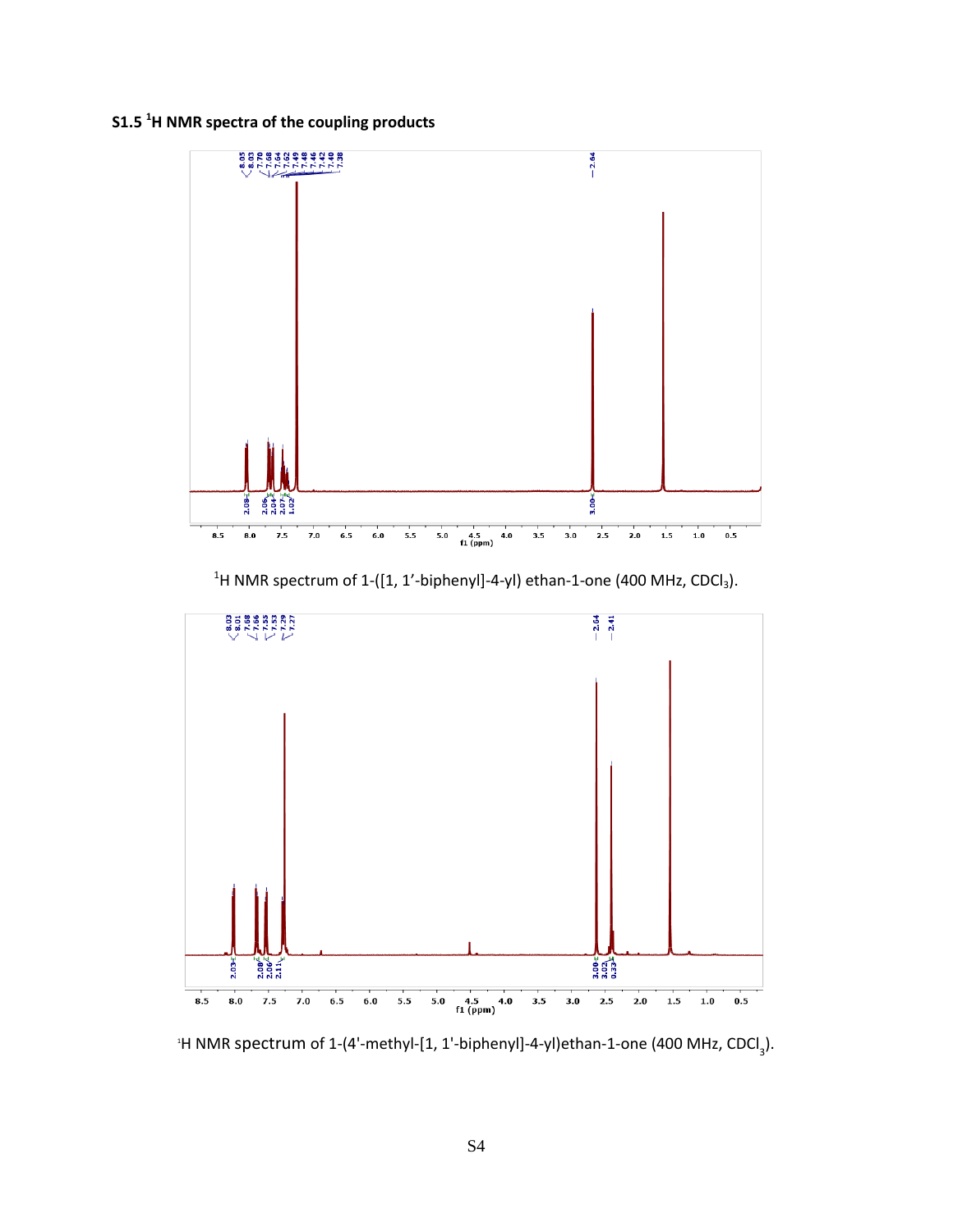

<sup>1</sup>H NMR spectrum of 4-methyl-1, 1 '-biphenyl (400 MHz, CDCl<sub>3</sub>).



<sup>1</sup>H NMR spectrum of 4'-acetyl-[1, 1'-biphenyl]-4-carbonitrile (400 MHz, CDCl<sub>3</sub>).